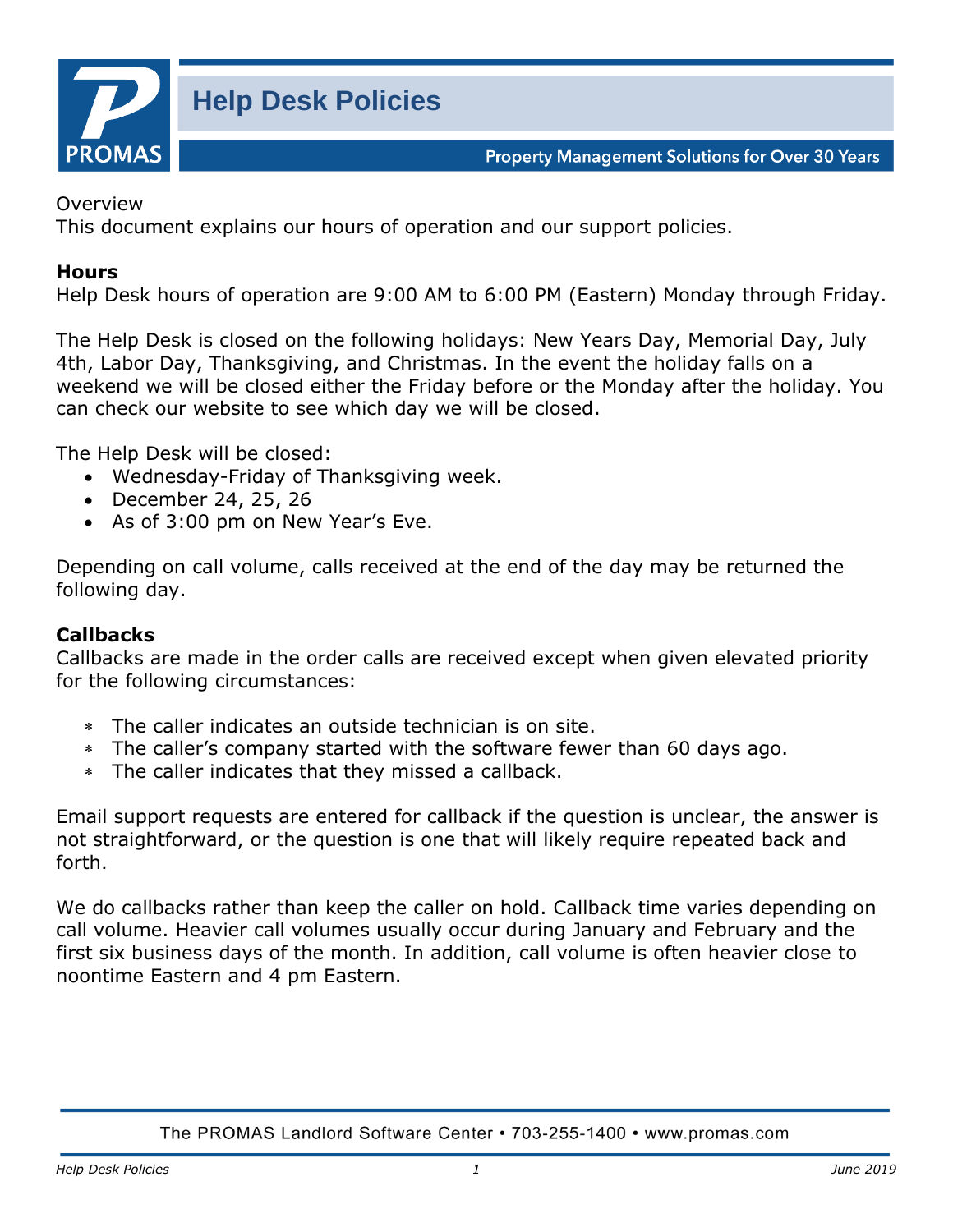## **Purpose**

The PROMAS support team serves a specific purpose – to answer questions about the functions of the PROMAS programs. Calls are taken in the order they are received. Each call to the help desk may be limited to 30 minutes depending on the backlog at the time.

The Support Team will:

- explain how PROMAS can best handle your specific requirements.
- explain how the different modules of the program work and interact.
- help you organize your profiles and ledgers to receive the maximum benefit of the program.
- address and resolve error messages, explaining what the probable cause and solutions may be.
- track down problems with specific owner/tenant balances for a particular situation.
- review your chart of accounts to identify any obvious mismatches.
- guide you to the appropriate topic in our program Help and our How To pdf documents.
- answer a myriad of miscellaneous questions regarding training classes, print drivers, check styles, windows resources…
- receive and process your requests for improvements to the program.

# **Step-by-Step**

Step-by-step procedures on how to perform many functions are available in the knowledge base on this website and through the How to PDF documents, available from the Links dropdown. If, after reviewing the available documents, you request that we walk you through the process, it is outside the scope of the support agreement.

Whenever we can provide these services, they are available at an additional cost (pricing is subject to change, ask for current rates). Examples include walking you through:

- standard transaction posting
- downloading an update from our website
- backing up or restoring your data folder
- installing PROMAS on a new computer
- conversion or start-up procedures
- fixing payments recorded in error